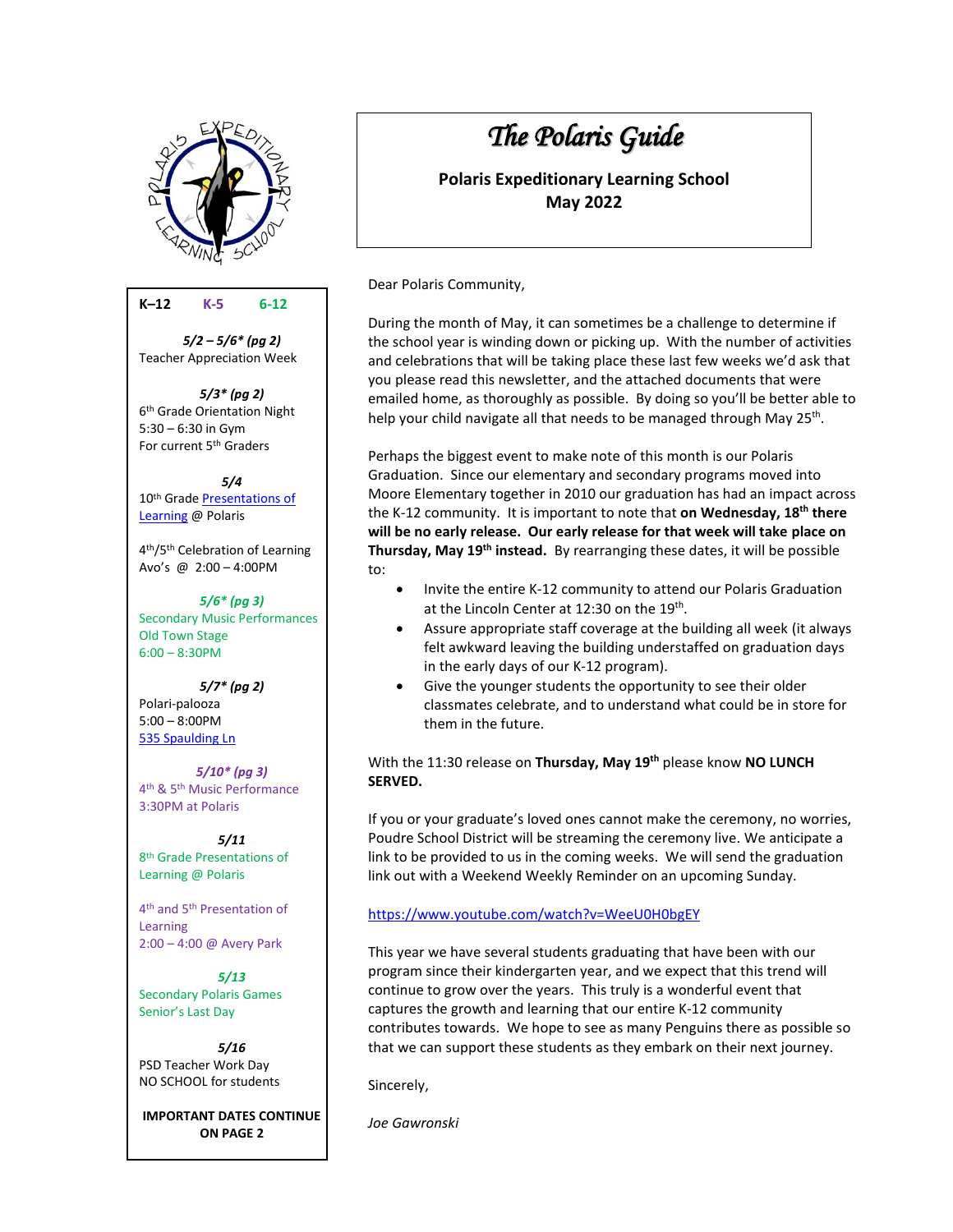#### **IMPORTANT DATES CON'T**

*5/17\* (pg 4)* Secondary Alternate Schedule All students in 6-12 start at 8:00AM and finish at 3:01

*5/18\* (PG 1)* **NO EARLY RELEASE**

#### *5/19\* (pg 1)* **K12 Releases at 11:30: NO LUNCHES SERVED**

12:30 Graduation 2022 @ Lincoln Center

*5/20* K-5 Field Day 12:30 – 3:00

*5/23 – 5/25* Secondary: May Intensives

*5/25* LAST DAY OF SCHOOL 11:30 RELEASE, no lunch served

### **SECTION 1: K-12 News/Info**

### **Teacher Appreciation Week**

The week is upon us to express our support and gratitude for all the people involved in educating our Penguins. The PTC (thank you Kristy Tucci, Scott and Brittany Hapner) have been busy coordinating different ways to give our staff a special week of food, relaxation and fun. If you would like to contribute, this [print out](https://nam12.safelinks.protection.outlook.com/?url=https%3A%2F%2Fwww.thesuburbanmom.com%2Fwp-content%2Fuploads%2F2015%2F04%2FThank-You-Teacher-Free-Printable-1.jpg&data=05%7C01%7Cjoeg%40psdschools.org%7C76223f8d90a44a8ac55f08da28d0b119%7C0d6d846ceadd4b6cb03ef15cd4b7e9cf%7C0%7C0%7C637867175072360209%7CUnknown%7CTWFpbGZsb3d8eyJWIjoiMC4wLjAwMDAiLCJQIjoiV2luMzIiLCJBTiI6Ik1haWwiLCJXVCI6Mn0%3D%7C2000%7C%7C%7C&sdata=oy72%2F3nGLkgBvvfhUfJQdkAvdRIJnzrYeMi0mN7QUuA%3D&reserved=0) is a cute way to involve your Penguin. Of course, any gesture would be appreciated. Don't forget to check the taco bar lunc[h sign up](https://nam12.safelinks.protection.outlook.com/?url=http%3A%2F%2Ftrack.spe.schoolmessenger.com%2Ff%2Fa%2FTaBZxKm4BbxzM1-AaNQibw~~%2FAAAAAQA~%2FRgRkRxgaP0Q4aHR0cHM6Ly93d3cuc2lnbnVwZ2VuaXVzLmNvbS9nby85MDQwYTQ4YWZhODI4YTEzLXBvbGFyaXNXB3NjaG9vbG1CCmJhmuRlYsTsTYVSFmF1dGlyZXlub2xkc0B5YWhvby5jb21YBAAAAAE~&data=05%7C01%7Cjoeg%40psdschools.org%7C76223f8d90a44a8ac55f08da28d0b119%7C0d6d846ceadd4b6cb03ef15cd4b7e9cf%7C0%7C0%7C637867175072360209%7CUnknown%7CTWFpbGZsb3d8eyJWIjoiMC4wLjAwMDAiLCJQIjoiV2luMzIiLCJBTiI6Ik1haWwiLCJXVCI6Mn0%3D%7C2000%7C%7C%7C&sdata=QVQMNo7o6VBsjBdIiOlk7V%2B7SLJOzyt9q4NYrQ9jnes%3D&reserved=0) too!

### **Polari-Palooza is back! May 7, 5:00 – 8:00PM**

Ya'll, get your tickets now! \$30pp, \$50 per couple throug[h SchoolPay.](https://www.schoolpay.com/pay/for/Polaris-Palooza-/ScPi1t1) Price includes live music by members of Blue Grama (!), dinner from the Gyro Guy, and 2 adult New Belgium beverages. Plus, we'll have a limited live auction, with opportunities to win one-of-a-kind art created by our own Penguin artists, a 2-night stay at the

YMCA of the Rockies, and 2-night stay at Never Summer Nordic Yurts, and a Family Fun Pack at Fort Fun! The beauty of Polari-palooza is it's early enough in the night that you can EITHER get home for a reasonable bedtime OR you can carry the party on into Old Town (or wherever it pleases you)! Please reach out to Joe if you need a list of available secondary students for babysitting.

### **6 th Grade Orientation May 3 5:30 – 6:30**

This evening will provide current 5<sup>th</sup> grade students the opportunity to ask any questions they may have about the middle school experience and to make sure we have received your [elective selections](https://docs.google.com/forms/d/e/1FAIpQLSeEC3EBHPNk6MwaFkhafjwL-vfmwIgyAuK9_8N0JGagPwNx1A/viewform) for the 2022-2023 school year.

Parents will verify that we have all your contact information and have any of their questions answered as well.

# **Last PTC meeting of the year!!!! May 10, 5:30-7pm, Avo's**

Woohoo!!! Time to close out the year's planning and celebrate what a fantastic year it's been! We have a few business pieces to cover for the end of the year and plan for next year. Please consider joining up at Avo's on Tuesday, May 10. We'll spend 5:30-6 giving high fives and ordering food and drinks, we'll cover business from 6-7. Stay as long as you like, head home whenever you feel called. I can't wait to thank you in person for all your support this year!

### **Fun-raiser…May12**

A very motivated Kinder parent (thank you Sara Hawley) has been moving and shaking on planning those fun dinner nights out for our Penguin community! These symbiotic opportunities to raise funds for Polaris are so convenient and successful! The next one is Thursday May 12 at [BJ's Brewhouse!](https://www.bjsrestaurants.com/locations/co/fort-collins) Please see the attached flyer for all pertinent information.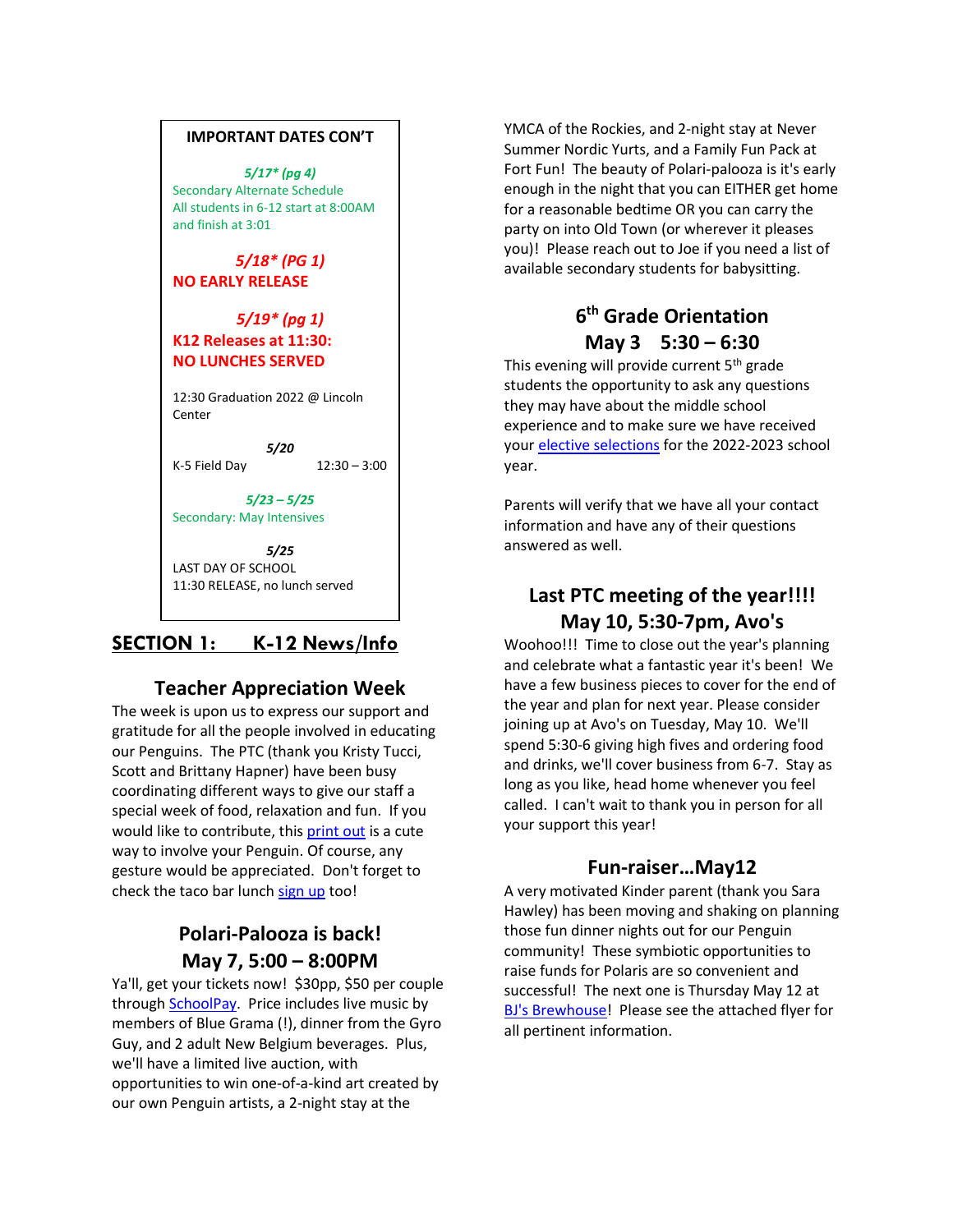# **Old Town Secondary Student Concert: May 6th**

Enjoy a night of music in Old Town Square, Friday May 6<sup>th</sup> starting at 6pm! Support these talented students at our first Old Town Concert since the pandemic. Bring a chair and take in the tunes!

Polaris Night @ Old Town Square 6-12 Concert, Houseband and Songwriters Friday, May 6<sup>th</sup> 6-8:30pm Old Town Square Stage Free

### **…the Music Never Stops**

Tamara's 2nd/3rd Music Showcase during Tamara's Celebration of Learning Monday, May 9th 1:30-1:55pm Polaris Music Room

Kindergarten Music Showcase Tuesday, May  $10^{th}$  10:45-11:15am Polaris Music Room

4/5 Music Showcase Tuesday, May  $10^{th}$ , 3:30-4:15pm Polaris Music Room

1st Grade Music Showcase Thursday, May  $12<sup>th</sup> 10:45-11:15am$ Polaris Music Room

Brittany's 2<sup>nd</sup>/3<sup>rd</sup> Music Showcase during Brittany's Celebration of Learning Thursday, May  $12<sup>th</sup> 1:50-2:20$ Polaris Music Room

Polaris presents the Youth Stage @ Old Town Square Emerging artists across PSD Sunday, June 5<sup>th</sup> 11am-4pm Old Town Square Stage Free Entrance [For more information](https://nam12.safelinks.protection.outlook.com/?url=https%3A%2F%2Fsites.google.com%2Fpsdschools.org%2Fpolarispresentstheyouthstage%2Fhome&data=05%7C01%7Cjoeg%40psdschools.org%7Cdd6b58184b164f63ab5508da292f4b58%7C0d6d846ceadd4b6cb03ef15cd4b7e9cf%7C0%7C0%7C637867580346873938%7CUnknown%7CTWFpbGZsb3d8eyJWIjoiMC4wLjAwMDAiLCJQIjoiV2luMzIiLCJBTiI6Ik1haWwiLCJXVCI6Mn0%3D%7C3000%7C%7C%7C&sdata=mcAEfiDDC2SxNc3eNx1ifMgbb3N8sSJY9QmKtUtSKZI%3D&reserved=0)

# **From the Health Office #1 - 3**

#### **1) End of the Year Medication Pickup**

Medications cannot be sent home with students at the end of the school year.

- · Parents must pick up all medications on or before the last day of school. Medications must be picked up by the end of the school day (11:30am).
- · If medications need to be picked up before the last day of school, make arrangements with the school nurse or health tech.
- · Emergency or as-needed medications (Epipens, Tylenol, Inhalers, etc.) must also be picked up.
- · The school nurse will follow state health department procedures and all medications not picked up will be disposed of properly.
- · If medications will be brought back to the school in the fall, you may obtain a medical permission form from the health tech in your school, or on the PSD website.

If you have any questions, please contact your health office.

### **2) COVID Testing Update:**

PSD requires a negative covid test \*prior\* to returning to school (even if symptoms appear to reside) when: your student feels feverish, having chills, temperature of 100.4 or greater, cough, nausea, vomiting, diarrhea, shortness of breath or difficulty breathing, sore throat, runny nose and/or congestion, headache, fatigue, muscle and/or body aches, loss of taste and/or smell; or they may quarantine 5 days and return on day 6 wearing a mask on days 6-10, without needing to provide a test. Otherwise, the only exception to providing a test is if your student having a previously recorded condition in their health profile that will explain their illness.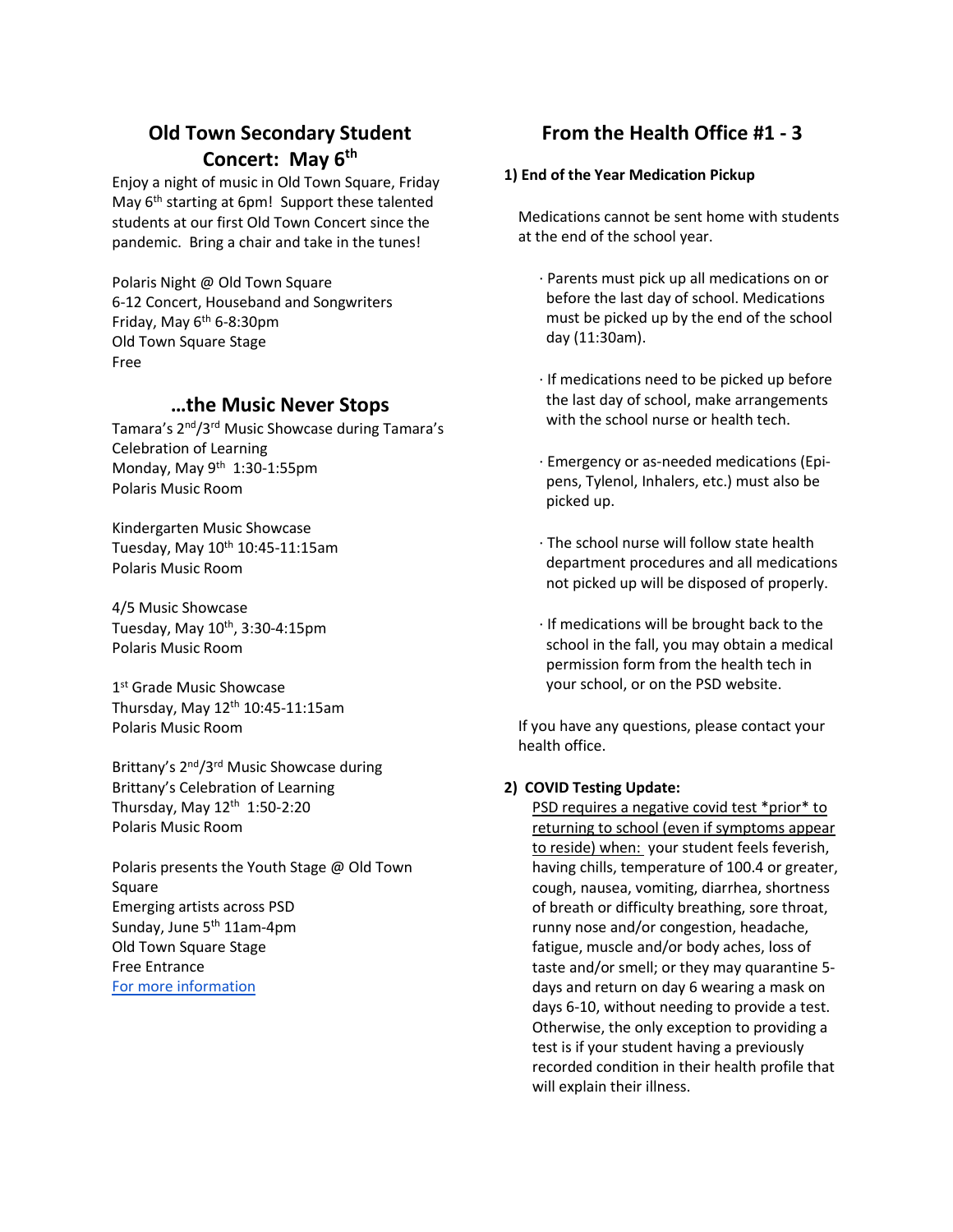If you decide to use an at home test, please follow these instructions: Write directly on the test (not on a label added to the test) the person's name, date and time test was administered. Submit photo of the negative result to the school health office at [eway@psdschools.org.](mailto:eway@psdschools.org)

Please review the PSD illness policies here: [PSD "How Sick is Too Sick?"](https://www.psdschools.org/sites/default/files/PSD/communications/2021-22%20School%20Year/COVID%20Updates/2021-22_PSD-COVID-Return-to-Learn-protocol3.25.22%20(1).pdf) and reach out with any questions!

#### **3) Tdap for Current 5th Graders**

Students entering 6th grade must receive one dose of Tdap vaccine, even if they are under 11 years of age, or have an active medical or non-medical exemption for that school year.

*Non-Medical* (required every year): Complete this state-non-medical immunization module, print certificate for school

[Online Immunization Education Module](https://nam12.safelinks.protection.outlook.com/?url=https%3A%2F%2Fwww.dcphrapps.dphe.state.co.us%2Fstoryline360%2Fstory.html&data=05%7C01%7Cjoeg%40psdschools.org%7C0c3a28d853de4f5b57e908da23b4acb4%7C0d6d846ceadd4b6cb03ef15cd4b7e9cf%7C0%7C0%7C637861556156736503%7CUnknown%7CTWFpbGZsb3d8eyJWIjoiMC4wLjAwMDAiLCJQIjoiV2luMzIiLCJBTiI6Ik1haWwiLCJXVCI6Mn0%3D%7C3000%7C%7C%7C&sdata=rKJ9m9Klakp0jTcVepR2bgNWfPfpjWZMbaECELJKbVQ%3D&reserved=0)

*Medical:* Certificate of Medical exemption [English](https://nam12.safelinks.protection.outlook.com/?url=https%3A%2F%2Fdrive.google.com%2Ffile%2Fd%2F1PnMIMIP8j0exYai6-sF9AW4vkzRMeL6F%2Fview%3Fusp%3Dsharing&data=05%7C01%7Cjoeg%40psdschools.org%7C0c3a28d853de4f5b57e908da23b4acb4%7C0d6d846ceadd4b6cb03ef15cd4b7e9cf%7C0%7C0%7C637861556156736503%7CUnknown%7CTWFpbGZsb3d8eyJWIjoiMC4wLjAwMDAiLCJQIjoiV2luMzIiLCJBTiI6Ik1haWwiLCJXVCI6Mn0%3D%7C3000%7C%7C%7C&sdata=frS%2FR0bRO9y6%2B5pGO2uMkau%2FG8ZtJ6v0FXrVU0eIj9s%3D&reserved=0) | [Spanish](https://nam12.safelinks.protection.outlook.com/?url=https%3A%2F%2Fdrive.google.com%2Ffile%2Fd%2F1oJrGRV_iGd54vUE9PH7HN0FJG_0tXmzu%2Fview%3Fusp%3Dsharing&data=05%7C01%7Cjoeg%40psdschools.org%7C0c3a28d853de4f5b57e908da23b4acb4%7C0d6d846ceadd4b6cb03ef15cd4b7e9cf%7C0%7C0%7C637861556156736503%7CUnknown%7CTWFpbGZsb3d8eyJWIjoiMC4wLjAwMDAiLCJQIjoiV2luMzIiLCJBTiI6Ik1haWwiLCJXVCI6Mn0%3D%7C3000%7C%7C%7C&sdata=sm1S901UnAA425DHvVhSmQx7JqmyI%2FaLE3pID2lQCQA%3D&reserved=0) (Español)

### **FREE & REDUCED MEAL PROGRAM**

It's not too late to apply for the Free & Reduced Meal Program for this school year. By doing so your student's approval to the program carries over for the first 30 days of next school year. Also, there are advantages to being on this program with discounts given throughout our community for student summer programs. Check out [fcgov.com/reducedfee](https://www.fcgov.com/recreation/reducedfeeprogram) website for more information. The before and after school program, AlphaBest, also gives a 15% discount.

Apply on-line at www.myschoolapps.com. Please note that August 1, 2022, is the first day you can apply online for the 2022-2023 school year. Families do have to apply each school year unless they receive a letter stating otherwise.

# **PSD and School Safety See Something, Say Something**

PSD, and Polaris of course, believe in ensuring all people – students, parents/guardians, and staff – are heard and honored in our schools and workplaces. It is important that you report your concerns or what you and/or a friend or colleague have experienced. We all have a part in striving toward inclusive excellence.

In support of that commitment[, PSD has three](https://www.psdschools.org/seesaysomething)  [ways to report](https://www.psdschools.org/seesaysomething) the things that negatively impact the experiences of students, staff, and community members in our district.

- **Safety concerns:** Report through the [Safe2Tell website](https://safe2tell.org/make-report) or call 1-877-542-7233.
	- Examples: Threat of harm to others; threat of harm to self; illegal activity.
- **Sexual harassment:** Report through [PSD's](https://incidentreport.psdschools.org/)  [Title IX platform.](https://incidentreport.psdschools.org/)
	- Examples: Sexual harassment or discrimination based on sex and/or gender
- **Negative experience:** Report non-Title IX issues through [PSD's Incident Reporting](https://incidentreport.psdschools.org/)  [platform.](https://incidentreport.psdschools.org/)
	- Examples: Discrimination based on culture/ethnicity; bullying; racial or homophobic slander; anti-Semitism
	- This reporting platform was piloted by several PSD schools in spring 2021 and is now available districtwide.

Those experiencing an emergency should always call 911 for help.

You may notice a new button on the top **SEE Something**<br>**SAY Something** 

navigation bar of district and school websites.

Click or tap it to go to this new [web page,](https://www.psdschools.org/seesaysomething) which has more info, including the process for investigating complaints reported through each platform.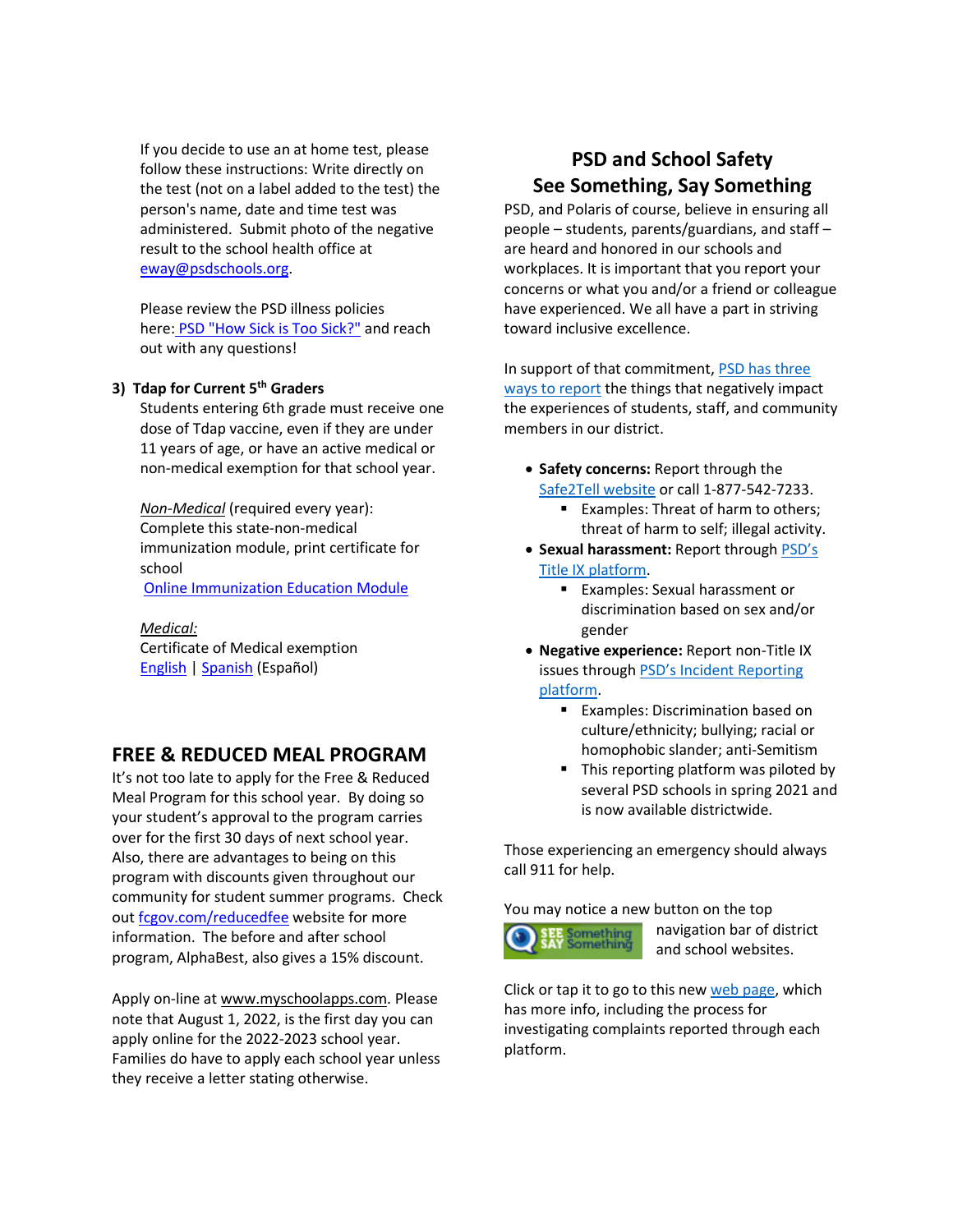Those with questions may contact PSD staff at [seesaysomething@psdschools.org.](mailto:seesaysomething@psdschools.org)

### **ELEMENTARY NEWS**

### **Elementary Updates from Counselor Katie**

Here's what we've been talking about in the Counseling world:

K/1: We started talking about honesty this month…honesty is the best policy! We also practiced our problem solving skills, and students role played how to communicate with someone when we there was a disagreement or conflict.

2/3: We've continued to talk about inclusivity and have read the books We're All Wonders and The Invisible Boy. These books have supported great discussion and role playing opportunities. Students practiced how to stand up for themselves and how to empower others to stand up for themselves when they are feeling excluded or bullied. We also discussed honesty and integrity. We read a story about Honest Abe called Six Pennies…students may ask to place pennies throughout your house, to serve as a reminder to be honest and truthful.

4/5: We identified different ways of communicating with others, and learned about aggressive, passive, and assertive (healthy) communication. We also learned about "thought-holes", which are thinking errors or assumptions, that lead us to misinterpret or misunderstand a situation…ie: making a mountain out of a molehill, jumping to conclusions, or overgeneralizing. Its important to be aware of when we might be in a thoughthole, and do our best to step out of that thought so we can appropriately react to the situation.

### **Running Club**

Running club is up and running! Fridays after school on the back playground, come and keep up with the kids…if you can! **Our last Friday will be May 13th .** 

#### **Wednesday Meetups**

For anyone interested, let's hang out after early release the next 2 Wednesdays! The next gathering will be at Magpie Meander on May 4, the final gathering is at City Park on May 11.

It's a fun way to check in with your other parent friends while the kids play after school on those shorter days!

### **SECONDARY NEWS**

### **Join the School Board's Student Advisory Committee (StAC)**

The PSD Board of Education is looking for students interested in joining a committee to share their experiences and ideas for the future. All students interested in being a part of the StAC for the 2022-23 school year should [complete this form](https://nam12.safelinks.protection.outlook.com/?url=https%3A%2F%2Fforms.gle%2FbykzqAxucGDeJdPF9&data=04%7C01%7Cjoeg%40psdschools.org%7C709a2e57ceae495f25fa08da1c07c5c8%7C0d6d846ceadd4b6cb03ef15cd4b7e9cf%7C0%7C0%7C637853116956737073%7CUnknown%7CTWFpbGZsb3d8eyJWIjoiMC4wLjAwMDAiLCJQIjoiV2luMzIiLCJBTiI6Ik1haWwiLCJXVCI6Mn0%3D%7C3000&sdata=%2FaiNuxphu28MPMSP%2FwfmqjuP43LpWHNcfM6y7Hfr6QY%3D&reserved=0) by May 16. Committee members will be selected through a random drawing to get broad representation and will be notified of their selection May 24. Questions can be sent to [danderson@psdschools.org](mailto:danderson@psdschools.org) or [kdraper@psdsch](mailto:kdraper@psdschools.org) [ools.org.](mailto:kdraper@psdschools.org)

### **May Intensives & Dates to Remember!**

#### Wednesday 5/4

• Intensive rosters emailed to students & families

#### Tuesday 5/10

• Intensive Packets distributed

Tuesday 5/17